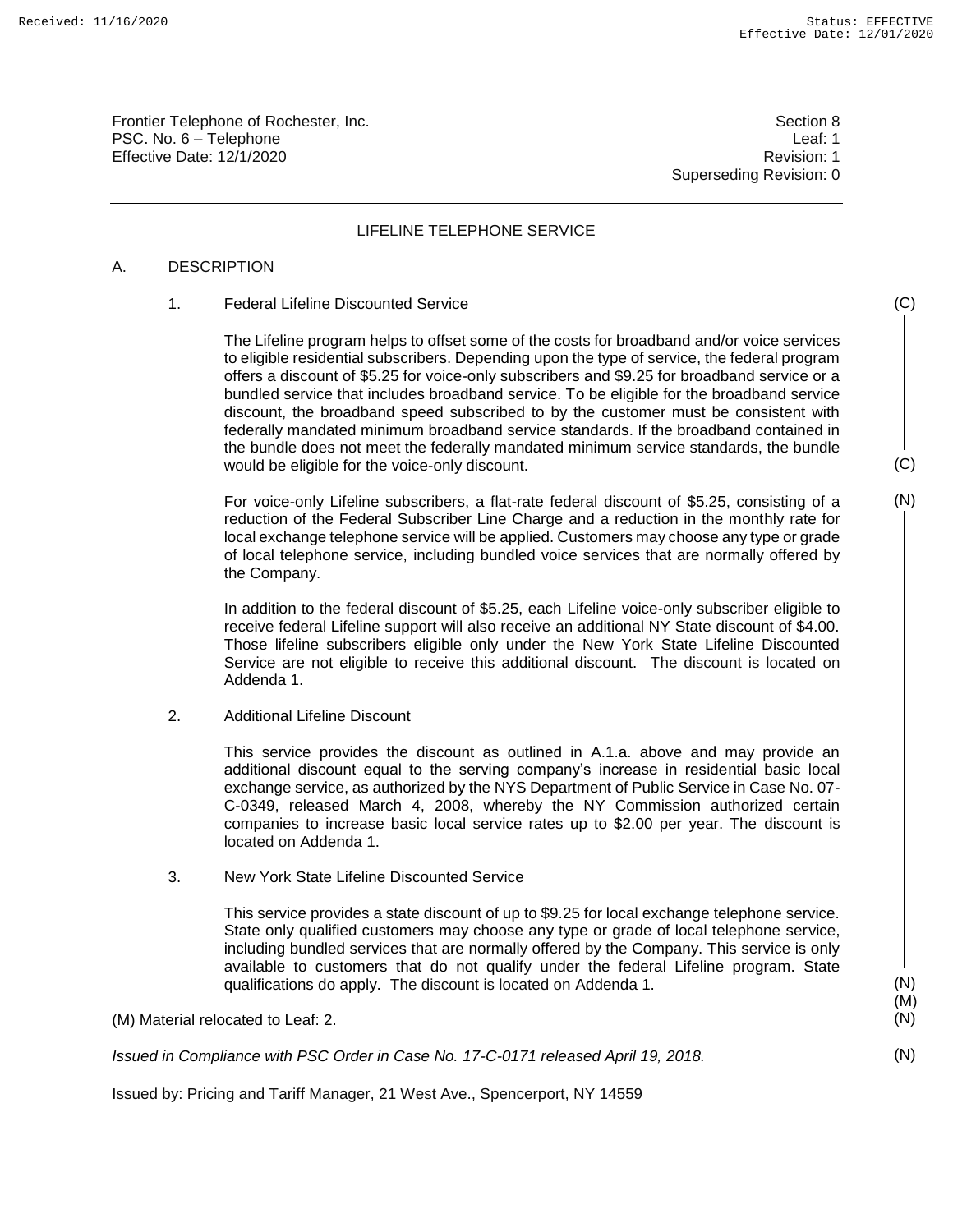Frontier Telephone of Rochester, Inc. Section 8 and the section 8 section 8 PSC. No. 6 – Telephone Leaf: 2 Effective Date: 12/1/2020 Revision: 1

Superseding Revision: 0

## LIFELINE TELEPHONE SERVICE

#### B. GENERAL

- 1. Qualified customers may choose one of the Lifeline services as described preceding. For connection of new service, service connection charges apply unless the customer qualifies for connection assistance under the Tribal Lands Link Up America program. Service connection charges do not apply to initial changes in service from: (M) (M) (N)
	- a. Message or flat rate services to Lifeline service.
	- b. Lifeline service to non-Lifeline services.

For subsequent changes from one type of service to another, service connection charges as stated in this tariff will apply.

## C. REGULATIONS

1. **Federal Lifeline** These services are restricted to low income residential subscribers. A consumer's household income must be at or below 135% of the Federal Poverty Guidelines for a household of that size; or to qualify for lifeline service a subscriber must be a recipient of benefits from at least one of the following Entitlement Programs administered by the New York State Office of Temporary and Disability Assistance (OTDA):

Medicaid; Supplemental Nutrition Assistance Program (Food Stamps or SNAP); Supplemental Security Income (SSI); Federal Public Housing Assistance (FPHA); Bureau of Indian Affairs General Assistance; Tribally-Administered Temporary Assistance for Needy Families (TTANF); Food Distribution Program on Indian Reservations (FDPIR); Head Start (If income eligibility criteria are met) or; Veterans Pension Survivors Pension

- 2. **New York State Lifeline** These services are restricted to low income residential customers. To qualify for NYS Lifeline service, a customer must be ineligible to receive the Federal Lifeline Service and be a recipient of benefits from any one of the following Entitlement Programs: (N)
	- a. National School Lunch
	- b. Low Income Home Energy Assistance (LIHEAP)
	- c. Temporary Assistance for Needy Families (TANF)
- 3. In addition to meeting the qualifications provided above a qualifying low-income consumer must not already be receiving a Lifeline service, and there must not be anyone else in the subscriber's household subscribed to a Lifeline Service.

(M) Material relocated from Leaf: 1. *Issued in Compliance with PSC Order in Case No. 17-C-0171 released April 19, 2018.*

(N)

Issued by: Pricing and Tariff Manager, 21 West Ave., Spencerport, NY 14559

(N)

(N)

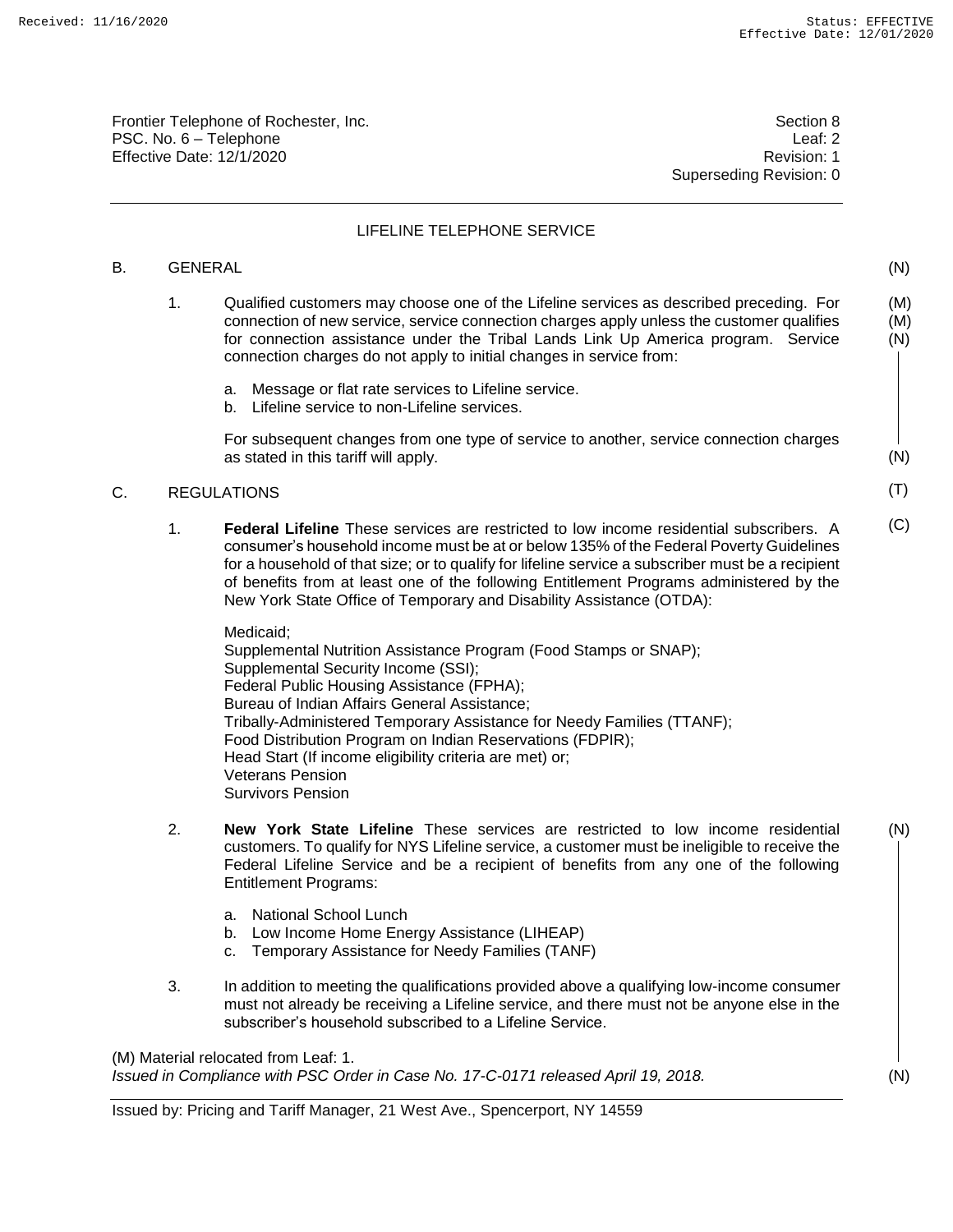Frontier Telephone of Rochester, Inc. Section 8 and the section 8 section 8 PSC. No. 6 – Telephone Leaf: 3 Effective Date: 12/1/2020 Revision: 1

Superseding Revision: 0

## LIFELINE TELEPHONE SERVICE

## D. RESPONSIBILITY OF THE SUBSCRIBER

- 1. Applicants must provide proof to the telephone company that they are receiving one or more of the above benefits. Such proof may consist of an up-to-date identification card issued by Department of Social Services or a form letter issued by the telephone company and signed by an authorized representative of Social Services.
- 2. Lifeline rate treatment will not begin until proof of eligibility is provided to the Company.
- E. Voluntary Toll Blocking (Restriction)

Toll blocking functionality is offered at no charge to those Lifeline customers who request this service.

F. Customer Deposit Waiver

No customer deposit is required from a Lifeline customer if optional toll blocking is added to the customer's line at no charge.

G. Locality Charge Waiver

Locality charges are waived for Lifeline customers.

- H. Responsibility of the Telephone Company
	- 1. The company will make annual verification of the subscriber's eligibility status with the New York State Department of Social Services. If, after verification, a subscriber is identified as being ineligible, the subscriber will be notified that, unless the information is shown to be in error, Lifeline rate treatment will be discontinued, and the customer will be billed for discounts received while ineligible for the service.
	- 2. Once the Lifeline benefit begins, it will be continued until a periodic verification check by the Company indicates that the customer is no longer eligible. The Company will notify the customer prior to discontinuing the discount.

(M) Material relocated to Leaf: 4.

*Issued in Compliance with PSC Order in Case No. 17-C-0171 released April 19, 2018.*

Issued by: Pricing and Tariff Manager, 21 West Ave., Spencerport, NY 14559

(M) (N)

(M)